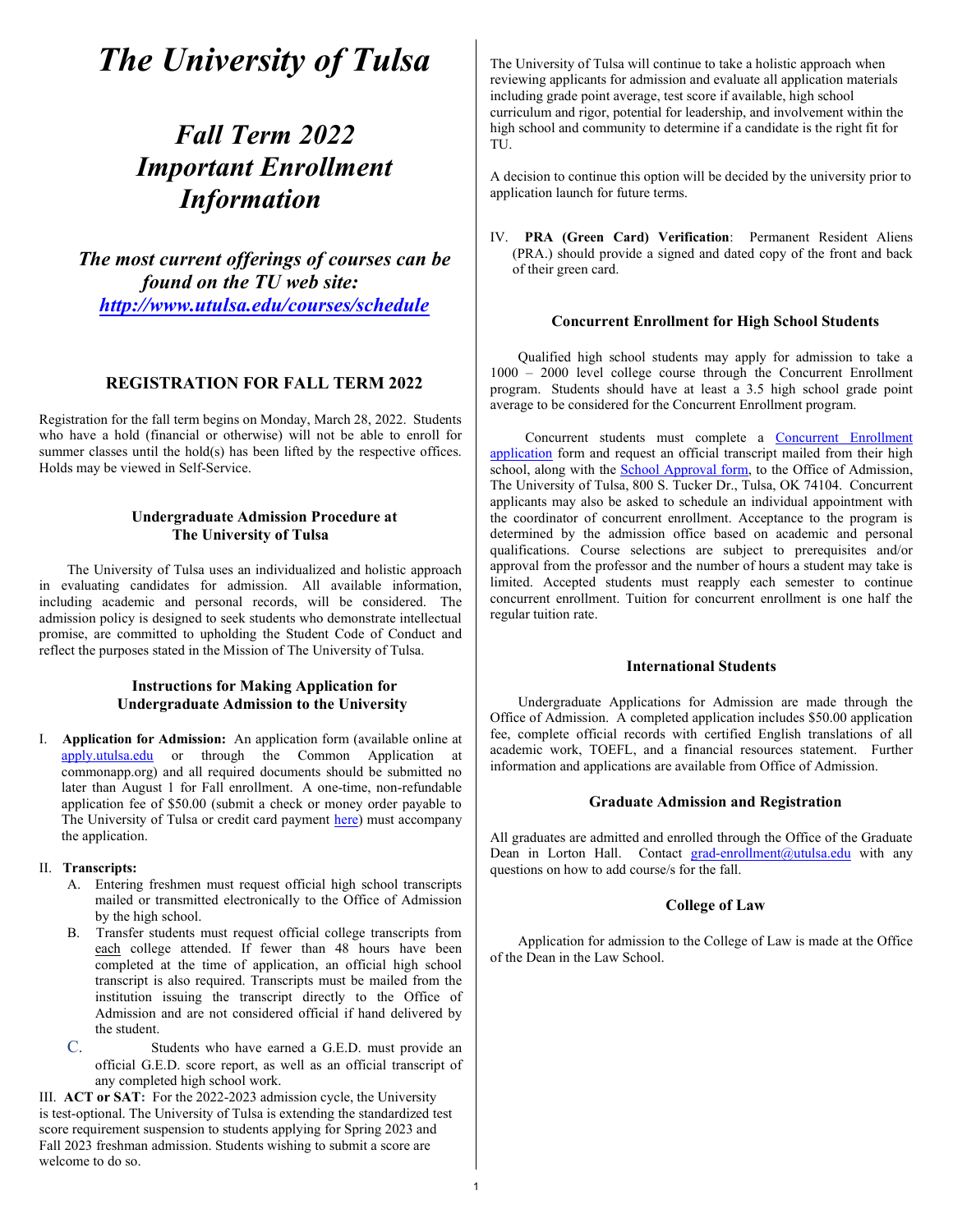#### Fall Enrollment Schedule

| Wednesday, March 30 and Thursday, March 31 Juniors |  |
|----------------------------------------------------|--|
|                                                    |  |
|                                                    |  |

#### Late Enrollments

Late enrollments will be accepted until the end of the first week of classes.

#### University Calendar

| October 24-November 4  Pre-Registration for 2023 Spring Term  |
|---------------------------------------------------------------|
| November 21, Monday 8:00 a.m. Thanksgiving Day Recess Begins  |
| November 28, Monday8:00 a.m. Class Instruction Begins         |
|                                                               |
| December 8, 9 (Thursday & Friday) and December 12-15 (Monday, |
|                                                               |
|                                                               |

#### Important Dates

| August 26, 2022  Last day to add a class through Self-Service         |
|-----------------------------------------------------------------------|
| August 30, 2022  Last day to add a class through Advising Office      |
| September 9, 2022  Last day to withdraw from a class without academic |
| penalty.                                                              |
| September 9, 2022 Last day to sign up to audit a class.               |
| November 11, 2022 Last day to sign for a pass/fail declaration.       |
| November 11, 2022 No withdrawals permitted after this date.           |

#### Policy for Auditing Courses

Students who elect to audit a course will have all the responsibilities and privileges of students taking the course for credit, except those of taking the final exam or receiving credit for the course.

Auditors who have completed all other requirements for a course may elect to take the course for credit at any time within the first three weeks of a regular term if the course instructor and the college dean give their permission.

Students originally enrolled in a course for credit may elect to change their status to that of auditor at any time within the first three weeks of a regular term if they are passing the course at the time the change in status is requested and if they secure the consent of the course instructor. Students must complete an add/drop form and secure permission from the collegiate dean in order to make such a change.

Students who enroll in a course for audit but fail to attend the course may be withdrawn at the request of the instructor and the approval of the academic dean. The University's normal refund policy will apply.

#### Pass/Fail Policy

Some courses may be taken on a pass/fail basis in which grades of A, B, and C are recorded as pass (P), grades of D are recorded as D and grades lower than D are recorded as Fail (F).

For limitations on courses that may be taken Pass/Fail, consult your advising office. Your intention to take a course on Pass/Fail basis can be made to the Success Coach any time up to the end of the third week of the term.

### Undergraduate Incomplete (I) Grades:

Students who are doing passing work but who, because of serious illness or other legitimate extenuating circumstances, cannot complete their course work may, at the discretion of the instructor, receive a grade of I (incomplete). Incompletes will not be granted, without an exceptionally good reason, to students who have been absent excessively during the term nor to students who have merely failed to complete course work.

When the instructor grants an incomplete, a "Record of Incomplete" form must be filed in the office of the undergraduate dean. This form, which is to be signed by the instructor should specify what must be done to remove the incomplete and give a deadline for the completion of unfinished work. The contract will be attached to the course grade report for inclusion in the student's official file in the Office of the Registrar. The incomplete grade will remain on the student record for no more than one year or an earlier date as designated by the instructor. After that time, unless the course work is completed and the instructor changes it to an alternate grade, The Office of the Registrar will change the Incomplete to an F. Students with more than 9 credits of I will not be permitted to enroll in courses at the university without the permission of the Office of the Dean.

#### Dismissal:

Students who remain on probation for two consecutive semesters are subject to dismissal from the university. Those who fail more than 50 percent of their grade point hours or earn a GPA of 1.0 or less for any academic year are subject to dismissal even if they have not previously been on probation.

#### Voluntary Withdrawals:

A degree-seeking student desiring to withdraw must discuss the matter with their advisor. The request for withdrawal must be approved by the college dean. Non-degree seeking students are strongly encouraged to meet with an advisor before withdrawing.

#### Medical/Psychological/Hardship Withdrawals:

The University of Tulsa works hard to offer special assistance to any student who faces unforeseeable, catastrophic personal hardship or medical/psychological complications and needs to seek full withdrawal from all classes. Students should contact the Director of Student Access immediately to discuss any assistance available and to receive information regarding support referrals, deadlines, documentation, conditions and other requirements to establish and retain eligibility for this support. This type of assistance will not generally be granted on a retroactive basis, so students should talk with the Director of Student Access as soon as possible for help. In most cases, withdrawal under these policies for psychological reasons will require at least 90 days of time away before attempting to reenroll. Supporting documentation for the student's return to the University must be received by the Accessibility Officer and ADA Coordinator in the Office of Compliance at least 30 days before readmission can be considered. Graduate students should also contact the Graduate School to discuss any assistantships, scholarships and/or fellowships provided by the Graduate School and to discuss the impact of the Leave of Absence on their academic plans. Students are encouraged to obtain tuition insurance if the student has medical, psychological, or other conditions that might necessitate full withdrawal at some point. The complete policies are available through the Office of Compliance, (918) 631-2000.

#### Non-Voluntary Withdrawals:

Students may be required to withdraw from the University for habitual delinquency in (absence from) class, habitual idleness or any other behavior which prevents the student from fulfilling the purposes implied by registration in the University. Grades of "W" will be entered for each of the courses in which the student was registered. Students who have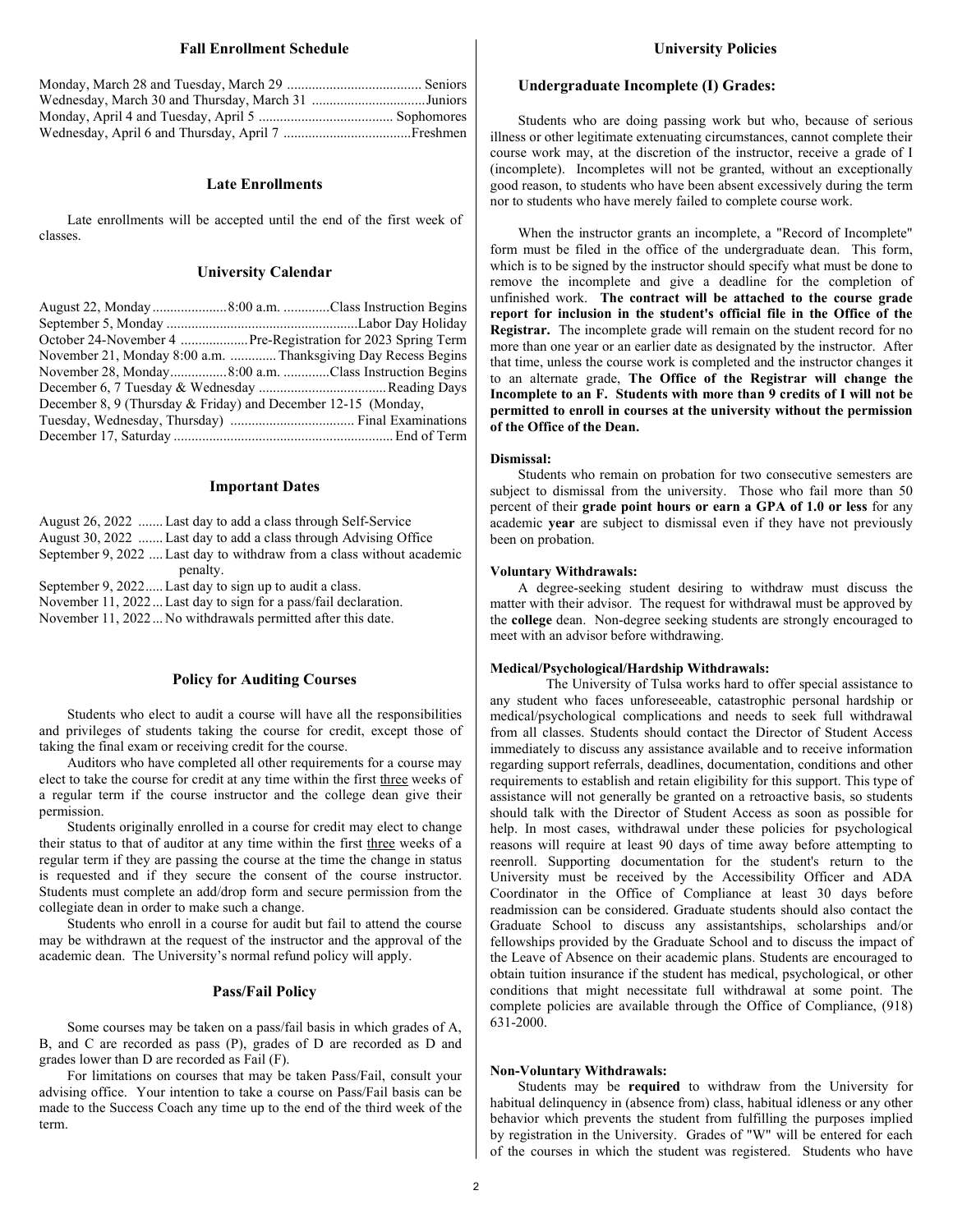been required to withdraw must apply for readmission to their dean in the same manner as a dismissed student.

### Grades of students withdrawing with official approval will be determined as follows:

Students who withdraw from the University due to documented extenuating circumstances before the end of the course adjustment (drop/add) period will not receive a grade. Students who withdraw from the University after the end of the course adjustment (drop/add) period but prior to the end of the withdrawal period without documented extenuating circumstances will receive a grade of "W".

Students who are required to withdraw during a given term will have the notation Involuntary Withdrawal (date) entered on their permanent academic record following the semester in which the action occurred.

# Final Examination Schedule Fall Term 2022

The following classes will meet for final examinations at the time scheduled for MWF classes:

- 1) One and two hour classes meeting days other than Tuesday and Thursday;
- 2) Classes meeting for four or five days a week.

Final examinations for classes meeting after 3:00 p.m. or that do not fit into the schedule above will occur as specified by individual instructors during the regularly scheduled meeting times in final examination week.

Students who have more than 2 final examinations on the same day may appeal to their Academic Dean to request rescheduling.

# Undergraduate Tuition Rates for the 2022 Fall Term

Tuition for full-time students ............................\$22,783.00 per semester (private music lessons not included)

Tuition per semester hour for part-time students taking 1-11 hours, including audit courses...................\$1,636.00 per credit hour

Overload tuition for each semester hour Over 18 hours…….......……………………….\$1,636.00 per credit hour

#### RN to BSN program

Tuition for full-time students……...........................\$5,736.00 per semester

#### (private music lessons not included)

Tuition per semester hour for new part-time students taking 1-11 hours, including audit courses ................. \$478.00 per credit hour

Overload tuition for each semester hour Over 18 hours ................................................. \$478.00 per credit hour

English Institute Pathway Tuition for full-time students……..............\$22,783.00 per semester (private music lessons not included)

Tuition per semester hour for part-time students taking 1-11 hours, including audit courses .............\$1,636.00 per credit hour

Overload tuition for new students for each semester hour Over 18 hours ...............................................\$1,636.00 per credit hour

# Graduate Tuition Rate for the Fall Term 2022

|  |                                                         |  | Graduate Business Programs with start date 2018/2019 or earlier |  |
|--|---------------------------------------------------------|--|-----------------------------------------------------------------|--|
|  | Graduate Business Programs with start date 2019/2020 or |  |                                                                 |  |
|  |                                                         |  |                                                                 |  |
|  |                                                         |  |                                                                 |  |

# Law Tuition Rate for the Fall Term 2022

| Law- Full-time -12 or more hours\$13,843.00 per semester   |  |
|------------------------------------------------------------|--|
|                                                            |  |
|                                                            |  |
|                                                            |  |
| Master of Law in American Law \$17,892.00 per semester     |  |
| Master of Law in American Law \$1,491.00 per credit hour   |  |
|                                                            |  |
|                                                            |  |
|                                                            |  |
|                                                            |  |
|                                                            |  |
|                                                            |  |
|                                                            |  |
| Law Native American Research\$12,768.00 per semester       |  |
| Law Native American Research\$1064.00 per credit hour      |  |
| Master Jurisprudence Indian Law \$1,066.00 per credit hour |  |
| Master Jurisprudence Energy Law \$1,277.00 per credit hour |  |

Prices quoted for travel courses may be in addition to the above tuition charge. Students enrolled in study-abroad courses should consult with the Center for Global Education or the program instructors concerning the amounts and due dates for payment of additional study abroad and travel expenses.

Applicable tuition rates will be determined according to policy as established by The University of Tulsa.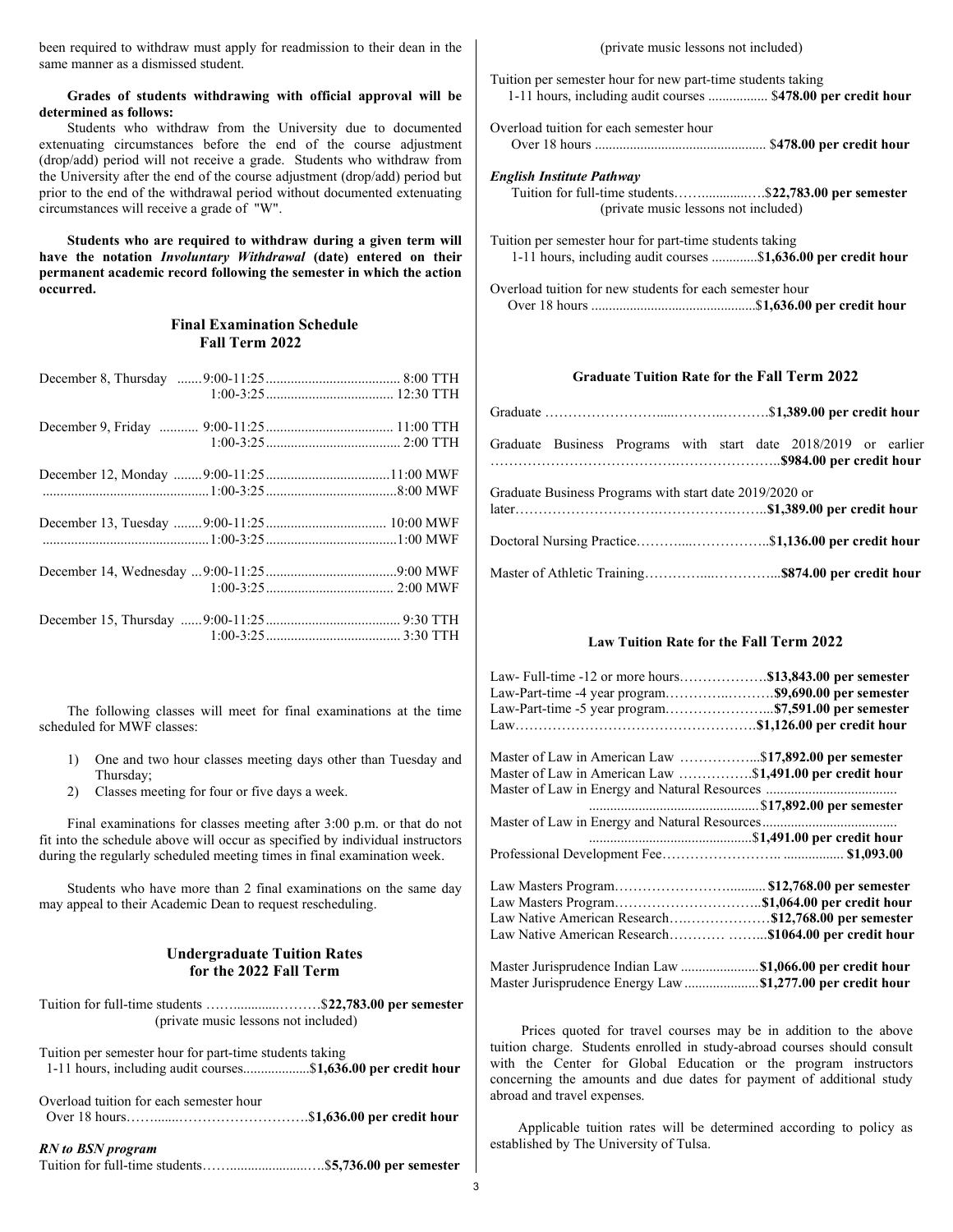#### Fees:

One Time Enrollment Fee

| Student Association fee - Full-time undergraduate (12-18 hours) \$80.00   |
|---------------------------------------------------------------------------|
| Student Association fee-Less than full-time undergraduate \$7.00 per hour |
| Student Association fee - Full-time graduate (9 hours or more \$80.00     |
| Student Association fee - Less than full-time graduate \$7.00 per hour    |
| Student Association fee - Full-time Law (10 hours or more) \$80.00        |
| Student Association fee - Less than full-time Law\$7.00 per hour          |
|                                                                           |
| <b>Student Services Fee:</b>                                              |
| One time charge for first time (Undergraduates) enrollees \$485.00        |
| <b>Student Services Fee:</b>                                              |
| One time charge for first time (Graduate and Law) enrollees \$100.00      |
|                                                                           |
| Student Medical Insurance-All part-time & full-time Undergraduate         |
|                                                                           |
| Annual Rate                                                               |
| Student Medical Insurance-All part-time/full-time Law students***. TBD    |
| <b>Semester Rate</b>                                                      |
| Student Medical Insurance-All Graduate students*** TBD                    |
| <b>Semester Rate</b>                                                      |
|                                                                           |
|                                                                           |
|                                                                           |

\*\*\* Non-refundable

\*\*\* Opt-out provision available-- information will be posted at **Student Health** Insurance - The University of Tulsa (utulsa.edu)

### Subject to change

Undergraduate and Graduate course related fees, if applicable, are listed in the Undergraduate and Graduate Bulletins.

Law School fees are listed in the College of Law website http://www.law.utulsa.edu/.

Figures in this section are subject to change without notice at the beginning of the Fall term.

# Tuition Payment Policy

As a University of Tulsa student, it is your responsibility to ensure that all educational expenses are paid during the semester in which they are incurred. If financial aid does not cover all of your expenses, you may either pay the balance in full or participate in The University of Tulsa's Monthly Payment Plan.

Please contact The University of Tulsa's Bursar's Office at 918-631- 2600 to obtain information regarding the monthly payment plan or visit the Bursar's Office link on the TU website. A nominal fee will be assessed to establish a monthly payment plan. The University of Tulsa provides estatements on a monthly basis on all accounts with an unpaid balance regardless of pending aid, payment plans, or financial support other off campus sources.

You will receive an email at your utulsa.edu email address advising you that a statement is available for review in the TU Portal, click View and Pay my Account. It is your responsibility to ensure that your financial obligations to TU are resolved in a timely manner.

# Fall billing will begin on July 1

#### New students enrolled prior to August 1, 2022:

In order to avoid enrollment cancellation, any balance not covered by financial aid must either be paid in full or establish a payment plan with 20% down payment by August 1.

#### New students who enroll after August 1, 2022:

In order to avoid enrollment cancellation, any balance not covered by financial aid must either be paid in full or establish a payment plan with a 20% down payment due immediately upon enrollment.

#### Currently enrolled students

Any unpaid balance not covered by financial aid, must either be paid in full or establish a payment plan with 20% down payment. Payment must be received by the Friday prior to the start of the semester.

Currently enrolled students with an unpaid balance will not be allowed to enroll in subsequent semesters. Payments must be current to be in good standing. Payment plans cannot cover multiple semesters.

# Non-payment per the terms above or a failed payment plan will result in cancellation of enrollment. A failed payment plan is considered to be two missed payments and or 2 payments that have been returned unpaid.

 Payments not made when due will be subject to a finance charge of 1.5% per month.

Currently enrolled students with an unpaid balance will not be eligible to enroll in a subsequent semester unless enrolled in a payment plan and payments are current. The payment plan cannot cover multiple semesters.

A failed payment plan will result in cancellation of enrollment.

\*Participation in a payment plan does not guarantee enrollment in future semesters or a release of transcript or diploma. A failed or delinquent payment plan may result in cancellation of enrollment, will result in an enrollment hold for future semesters, and denial of access to transcripts and diplomas. The payment plan would need to be brought current prior to release of enrollment in future semesters and to grant access to transcripts and diplomas.

If the account remains unpaid, the University reserves the right to suspend or withdraw you from classes; withhold grades, transcripts, and diplomas; deny you future enrollments; and require you to move from student housing.

The university accepts charges on valid VISA, MasterCard, American Express, and Discover credit cards. A processing fee of 2.85 percent of the amount paid (\$3 minimum) will be assessed against online student account payments that are made by credit card and debit card.

Refunds: If a student withdraws from his/her courses at the university, he/she may receive reduction of tuition based upon the following schedule. The reduction shall be calculated from the date on which application for withdrawal is processed. The University shall follow federally mandated refund schedules as they apply. Non-attendance of classes does not constitute an official withdrawal or drop.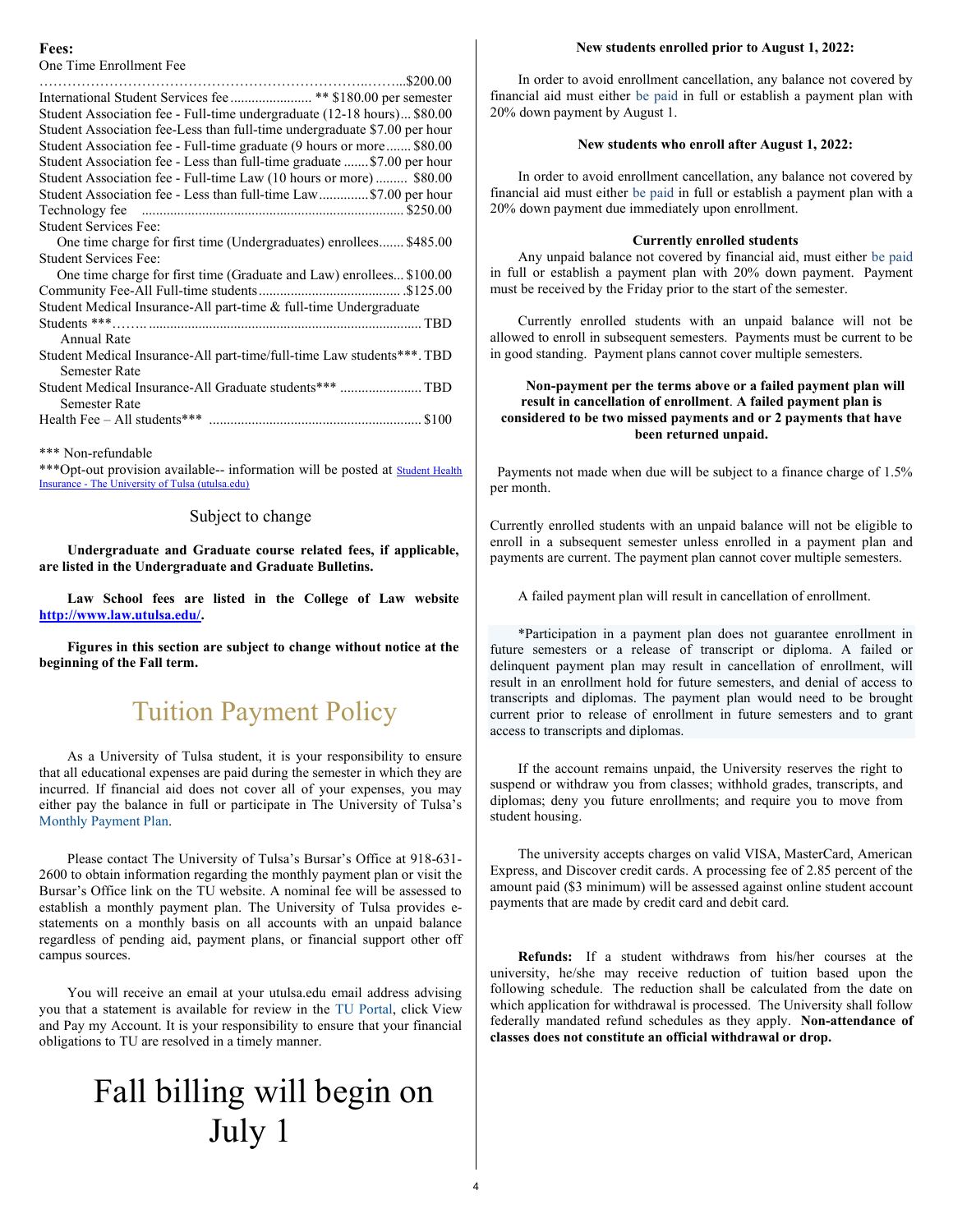#### Refund Schedule

Financial aid recipients receiving refunds will have their refunds returned to the proper aid accounts as determined by the Student Financial Services Office pursuant to Federal guidelines. The prescribed order of refund distribution is to FFEL programs, Federal Perkins Loan program, Federal Pell Grant Program, and to other Student Financial Aid Programs

#### Explanation and Abbreviations

The "Course" column lists the catalogue number of each course. Courses numbered from 1000 to 1990 are primarily for freshmen; 2000 to 2990 are for sophomores; 3000 to 3990 are for juniors; 4000 to 4990 are for seniors; 5000 to 5990 are advanced senior level courses taken with advisors' approval only; 6000 to 6999 are undergraduate courses being taken for graduate credit; 7000 and above are for graduates.

Numerals following course numbers indicate sections, i.e., Math 1013-01.

Synonym numbers follow section numbers and are used to facilitate data entry of courses in the computer.

Course titles are given in the "Title" column.

The "Cr" column lists the semester hours of credit given in each course.

Courses listed in bold face type are offered after 5:00 p.m.

# Identification Cards

Identification cards, obtained from Fisher Hall are required for all students and university employees. These cards must be carried at all times when on campus and presented to University officials upon requests. They are required for admission to the University libraries and residence halls, for access to many campus activities, and for check cashing identification at the business office.

# Parking Permits

All students, staff, and faculty members must register motor vehicles that are to be parked on university parking lots. Parking permits and copies of parking regulations should be obtained from the ID and Parking Office located in Fisher Hall.

#### Family Educational Rights and Privacy Act

Annually, The University of Tulsa informs students of the Family Educational Rights and Privacy Act of 1974, as amended. This Act, with which the institution intends to comply fully, was designated to protect the privacy of education records, to establish the right of students to inspect and review their education records, and to provide guidelines for the correction of inaccurate or misleading data through informal and formal hearings. Students also have the right to file complaints with The Family Educational Rights and Privacy Act Office (FER-PA) concerning alleged failure by the institution to comply with the Act.

Copies of the law as recorded in the Federal Register may be reviewed in the Student Affairs Office, along with the statements and policies which govern The University of Tulsa's compliance with the provisions of the Act.

#### Nondiscrimination

The University of Tulsa employs, advances, admits and treats in its employment and educational programs, all persons without regard to the race, color, national origin, gender, age, religion, handicap, or status as a veteran.

#### The First Year Experience Course

 All incoming freshmen will be enrolled into FYE-1001 First Year Experience. The mandatory, one-credit hour course is designed to orient new students to academic life and discuss strategies for student success.

# Interdisciplinary Programs

 Below are classes that can be applied to certain interdisciplinary majors, minors, and certificates in Arts & Sciences that will not automatically appear as options in Self-Service. Please coordinate with your Student Success Coach to have these applied to your balance sheet as necessary.

For a full list of Interdisciplinary programs in the Henry Kendall College of Arts & Sciences at The University of Tulsa and regularly approved courses, please visit the **bulletin** or contact  $\frac{advising(\hat{w})}{advusing(\hat{w})}$ 

# Interdisciplinary Majors

#### Chinese Studies

| <b>ECON</b> | 2073 | Intro to Chinese Economy   |
|-------------|------|----------------------------|
| <b>ECON</b> | 3253 | Chinese Economy            |
| <b>HIST</b> | 2613 | China/Japan Antiquity 1800 |
| <b>HIST</b> | 3303 | Hist Early Chinese Phil    |

#### Organizational Studies

| MGT | 3163 | Managing Not Prof Org |
|-----|------|-----------------------|
| MGT | 4073 | Strategic Management  |
| MGT | 4813 | Sport Mgt Internship  |

#### Russian Studies

| MSTU- | - 4863 | <b>Russian Hackers</b>  |
|-------|--------|-------------------------|
| RUSS  | 3033   | Approach to Russian Lit |

# **Certificate**

Classical Studies

| CPLT | 2383 | Classical Mythology       |
|------|------|---------------------------|
| WS   | 4053 | Gender in Renaissance Art |

# Interdisciplinary Minors

African American Studies POL 3863 Tulsa 1921<br>HIST 2543 Africans in 2543 Africans in the Americas

# Cultural Diversity & Gender Studies Requirement

 Students enrolled in the Henry Kendall College of Arts and Sciences must take two courses to fulfill the Human/Cultural/Gender Diversity requirement. Courses that fulfill this requirement can be found here: Human/Cultural/Gender Diversity.

5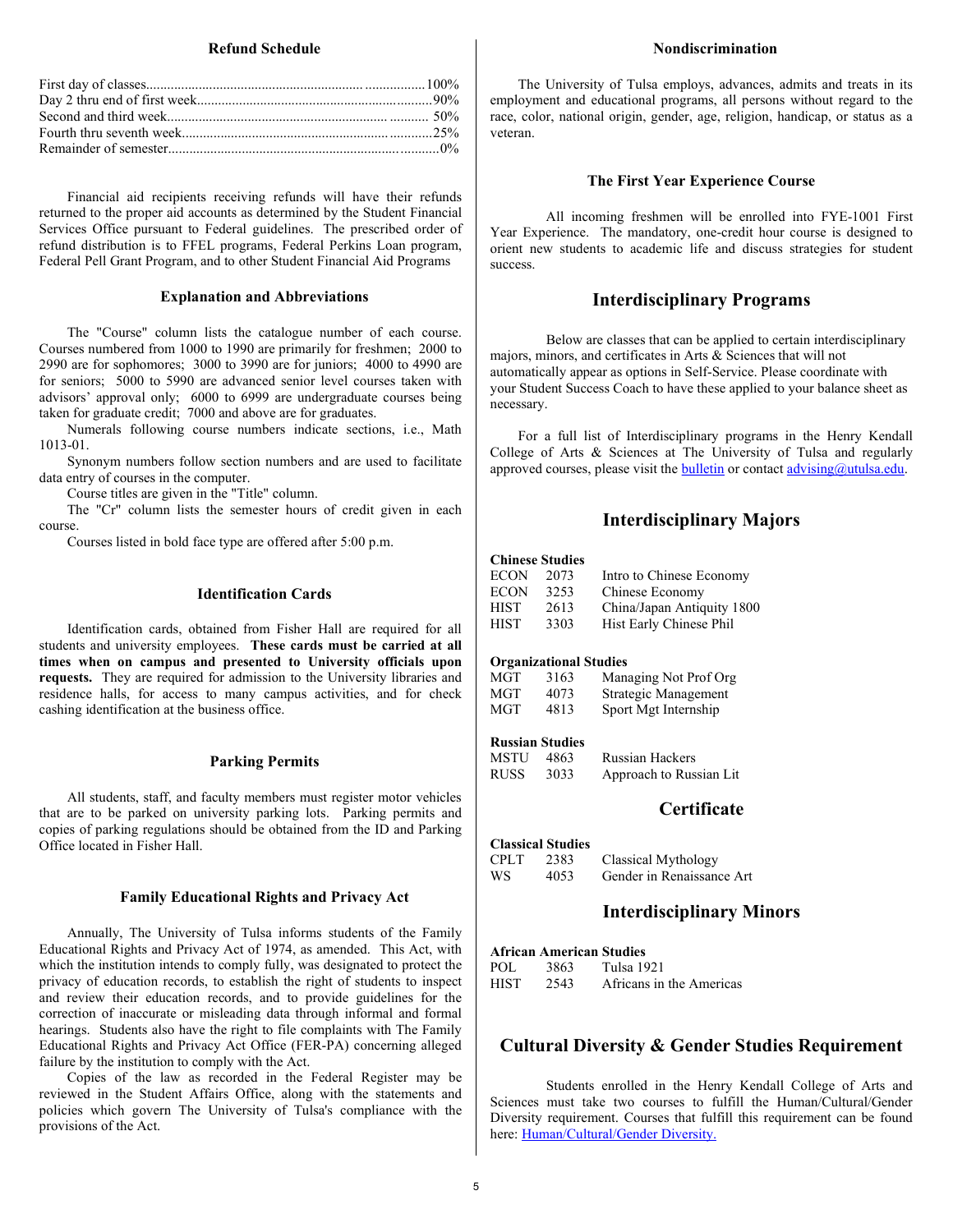# Satisfactory Academic Progress

Federal regulations require that all recipients of federal student financial assistance make satisfactory academic progress toward a degree or eligible certificate. Students applying for assistance through the Federal Pell Grant, Federal SEOG, Federal Work Study, Teach Grant, Oklahoma Tuition Aid Grant (OTAG), Oklahoma Tuition Equalization Grant (OTEG), Oklahoma's Promise, Direct Subsidized Loan, Direct Unsubsidized Loan, Direct Parent PLUS Loan and Direct Graduate PLUS loan programs must meet THREE requirements to maintain their financial aid eligibility at TU:

- 1. Qualitative: Students must meet a required minimum cumulative grade point average.
- 2. Quantitative: Students are required to complete (pass) a minimum 67% of hours they attempt.
- 3. Maximum Time Frame: Students must complete their degree within a timely manner.

These three requirements are summarized in the following charts. Failure to meet ALL of these minimum academic standards will result in the loss of federal financial aid eligibility. Students are expected to know, based on this Satisfactory Academic Progress Policy, when they may be placed on \*Financial Aid Probation, or Financial Aid Unsatisfactory status. Satisfactory academic progress is reviewed at the end of each semester once grades have been posted to the academic transcript.

1. Qualitative: Grade Point Average Requirement – Each student must meet a required minimum cumulative grade point average to remain eligible for federal student aid.

| <b>Satisfactory Academic Progress Policy Requirements</b> | <b>Undergraduate Students</b> | <b>Graduate Students</b> | <b>Law Students</b> |
|-----------------------------------------------------------|-------------------------------|--------------------------|---------------------|
| Total Hours Attempted from all Institutions               | All Hours                     | All Hours                | All Hours           |
| Minimum Cumulative GPA Requirements                       | $2.00$ GPA                    | 3.00 GPA                 | $2.00$ GPA          |

2. Quantitative: Satisfactory Completion of Semester Hours Requirement. Students must also successfully complete and pass 67% of all courses they attempt. Grades of A, B, C, D, F, P, I, W and MG are all considered attempted hours. All transfer and repeat hours are included in this calculation. Courses dropped within the first 3 weeks of the semester will not be included in the calculation. Please refer to the Financial Aid Satisfactory Academic Progress Standard Charts for Undergraduate Students, Graduate Students, PhD Students and Law Students.

# Percentage of cumulative attempted hours a student must completeUndergraduate Students Graduate Students Law Students to remain eligible for federal student aid.

| Students must successfully complete: | 67% of attempted hours |       | 67% of attempted67% of attempted |  |
|--------------------------------------|------------------------|-------|----------------------------------|--|
|                                      |                        | hours | hours                            |  |

3. Maximum Time Frame for Degree Completion: Students must complete their degree program within an allotted timeframe to remain eligible for federal financial aid. The chart below indicates the timeframe in which a degree must be acquired. Be aware that hour limits are cumulative; therefore, all accepted hours from all institutions attended will be included, even if a student did not receive federal student aid. The Office of Student Financial Services recommends that students contact their academic advisor to ensure they are taking the courses necessary to complete their degree. For federal financial aid purposes grades of A, B, C, D, F, P, I, W and MG are all considered in the attempted hours. Courses dropped within the first 3 weeks of the semester will not be included in the attempted hours. All transfer and repeat hours are included in this calculation. Once students reach their maximum timeframe (150% of the published length of the program) for their specified degree, they are no longer eligible for federal student aid. If there are extenuating circumstances that prevented acceptable progress, students may request an extension by submitting a petition to the Office of Student Financial Services. All petitions for federal financial aid reinstatement should be received no later than the first day of class in the semester the unsatisfactory status takes effect.

Attempted Hours Allowed For Earning a Undergraduate Students Graduate Students Ph.D. Students Law Students Degree: 150% of the published length of the degree  $186$  hours – 1st Bachelor's program  $154$  hours – 1st Master's 135 hours – Ph.D. 132 hours - Law

# Repeated Coursework

Students may receive federal financial aid consideration to repeat a previously passed course once. Students may repeat failed courses until they have attained a passing grade. An "Incomplete" grade (I) that remains on the academic record at the time satisfactory academic progress is reviewed will be treated as not completed, but the attempted hours will be counted. Upon completion of the Incomplete (I) course, the grade and course will be given due credit in future consideration.

\*Please note: Financial Aid Probation and Financial Aid Unsatisfactory status are separate from Academic Probation and Academic Suspension.

#### Satisfactory Academic Progress (SAP) Evaluation

Satisfactory Academic Progress is evaluated at the conclusion of each academic semester after grades have been posted. All attempted and transfer hours are counted during this evaluation. Courses dropped within the first 3 weeks of the semester will not be included in the SAP evaluation.

- Satisfactory– students that are enrolled in an eligible program, in compliance with satisfactory academic progress and receiving federal aid.
- Probation– students are placed on Financial Aid Probation if they do not meet both requirements I and II of the Satisfactory Academic Progress Policy (SAP). During this probation, financial aid eligibility and payment of funds will be continued throughout the Financial Aid Probation. Note: Probation is not given to students regarding maximum time frame, it is the student's responsibility to know how many hours they have attempted and where they stand. Students that have been placed on Financial Aid Probation may be removed from that status and return to Satisfactory status. Standing by meeting the completion rate and/or cumulative grade point average requirements as set forth in the Satisfactory Academic Progress Policy by the end of the Financial Aid Probation term. A student who returns to good standing after the Financial Aid Probation and then does not meet SAP at the end of the next term, can be placed on Financial Aid Probation again. However, a student cannot be placed on a Financial Aid Probation status for consecutive terms.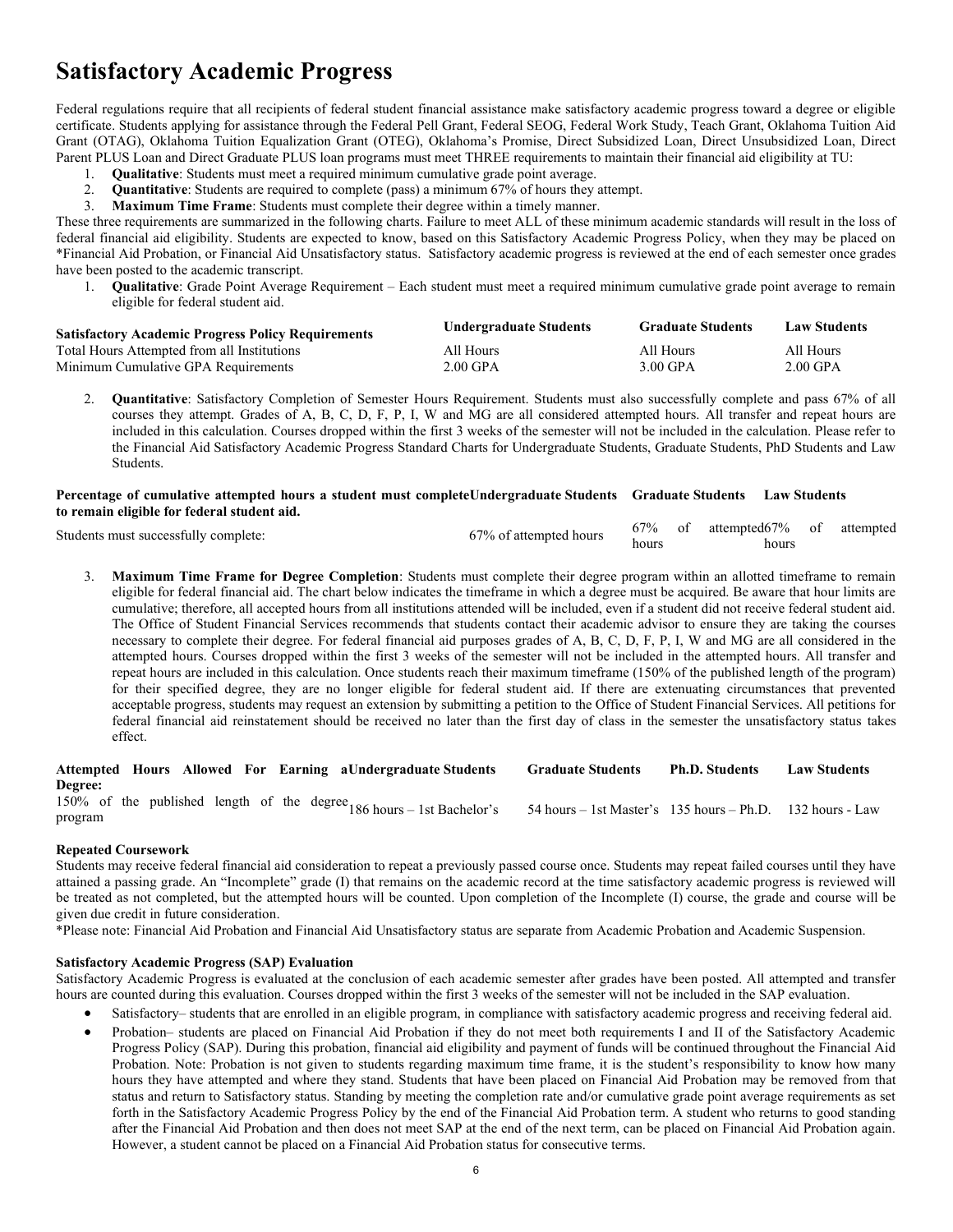- Financial Aid Unsatisfactory Status will be required for students who fail to meet either requirements 1 and 2 at the conclusion of their Financial Aid Probation. Students placed on Financial Aid Unsatisfactory status have had consecutive terms of SAP non-compliance. Students cannot receive funds from the federal aid programs listed above while having an unsatisfactory status. The Financial Aid Officer will determine if the Financial Aid Unsatisfactory status can be appealed. Students will be allowed to appeal their first unsatisfactory status and if approved, will be put on Financial Aid Probation.
- Financial Aid Probation is re-assigned to students who were on Financial Aid Unsatisfactory status, appealed and have received an appeal approval. The status of Financial Aid Probation is given for the next period of enrollment to demonstrate satisfactory academic progress. The student will receive an approval letter along with a list of conditions that must be performed for reinstatement of federal financial aid for the upcoming semester. Students can be placed on Financial Aid Probation for one payment period per appeal at The University of Tulsa. The student must comply with the completion and grade point average requirements by the end of the semester. After grades for the semester are posted to the student academic transcript, the Student Financial Services Office will review the academic performance of the student to determine if the satisfactory academic progress requirements are met. If the student meets the SAP requirements at the completion of the semester, federal financial aid is continued for future semesters. If the student cannot mathematically achieve SAP standards in one payment period, an academic plan will be required.
- Financial Aid Academic Plan is the status assigned to students who were on Financial Aid Unsatisfactory status, appealed and have received an appeal approval but cannot achieve SAP standards within one payment period. Students in this category must follow an individually designed Academic Plan developed by the Academic Advisor to ensure achievement of satisfactory academic progress standards over an assigned period of time. Students remain eligible for federal aid as long as the conditions of the Academic Plan are met.

Rules are applied uniformly to all students whether or not aid has been received previously.

#### Financial Aid Appeal Process

A student with extenuating circumstances may appeal a Financial Aid Unsatisfactory status by submitting a Financial Aid Satisfactory Academic Progress Appeal form to the Office of Student Financial Services within two weeks of the date of the letter of suspension. Appeals must explain in detail why the student failed to meet the minimum academic standards, what extenuating circumstances caused the failure and how the situation has since improved. Examples of extenuating circumstances include, but are not limited to, illness, medical issues with immediate family members or a death in the family. Personal or financial issues with family, friends, or roommates are not considered extenuating circumstances. The Financial Aid Appeals Committee will evaluate all documentation submitted and the student's appeal will be approved or denied. The results of the appeal will be emailed to the student's TU email account within approximately ten working days from the submission date. If the appeal is denied, the student is responsible for paying for their own educational costs until the student improves his/her scholastic record to meet the minimum standards of academic progress. Students who were denied due to maximum time frame are responsible for paying for their own educational costs for the remainder of their degree program.

If the appeal is approved, the student will either be:

- 1. Placed on Financial Aid Probation for one semester only, or
- 2. Placed on an Academic Plan designed for completion rate and/or cumulative grade point average improvements until the standards of the SAP policy are met, not to exceed one year from the date of the Academic Plan.

The student's approval letter will explain all requirements that must be met during his/her probationary period to continue to receive financial aid.

#### Removal from Financial Aid Unsatisfactory Status Without Appealing

To re-establish federal financial aid eligibility without completing the appeal process noted above, students must meet all the criteria listed in the Office of Student Financial Services Satisfactory Academic Progress Policy. A student on Financial Aid Unsatisfactory status can re-establish eligibility by meeting the standards of the SAP Policy by achieving a completion rate of 67% and a required minimum cumulative grade point average without federal and/or state financial aid assistance.

#### Changing Majors

Students who change majors should contact the Office of Student Financial Services regarding how this will impact your satisfactory academic progress for federal financial aid.

# Study Abroad or Consortium Classes

Any student who has completed a semester with study abroad or has a consortium agreement as a visiting student with another college or university must wait until the study abroad/visiting student grades have been submitted to TU to determine satisfactory academic progress. The student cannot receive federal financial aid for the semester following the study abroad/visiting student semester until the grades are received from the college or university in which the student was enrolled as a study abroad/visiting student and posted to the student's TU academic transcript.

If you are a Presidential Scholar with no federal financial aid, your next semester's funds will not disburse until academic transcripts have been received from the study abroad/visiting student program. All Presidential Scholars must complete at least twelve (12) credit hours per semester with a minimum 3.25 cumulative GPA. After study abroad/visiting student grades are posted to the student's TU academic transcript, eligibility for Presidential Scholar funding will be determined.

#### Changing from Undergraduate to Master's or from Master's to Doctoral Programs

If the student is beginning a new degree level, satisfactory academic progress begins in a clear status for the new program.

#### Students Who Have Been Out of Attendance for Over a Year

The University of Tulsa reviews satisfactory academic progress each payment period. If the student was not making satisfactory academic progress when last enrolled, provided it was more than a year ago, the student can be placed on Financial Aid Probation for the first payment period.

#### Part-Time Students

If the student receives part-time federal financial aid, the required hours completed for satisfactory academic progress will be reduced proportionately.